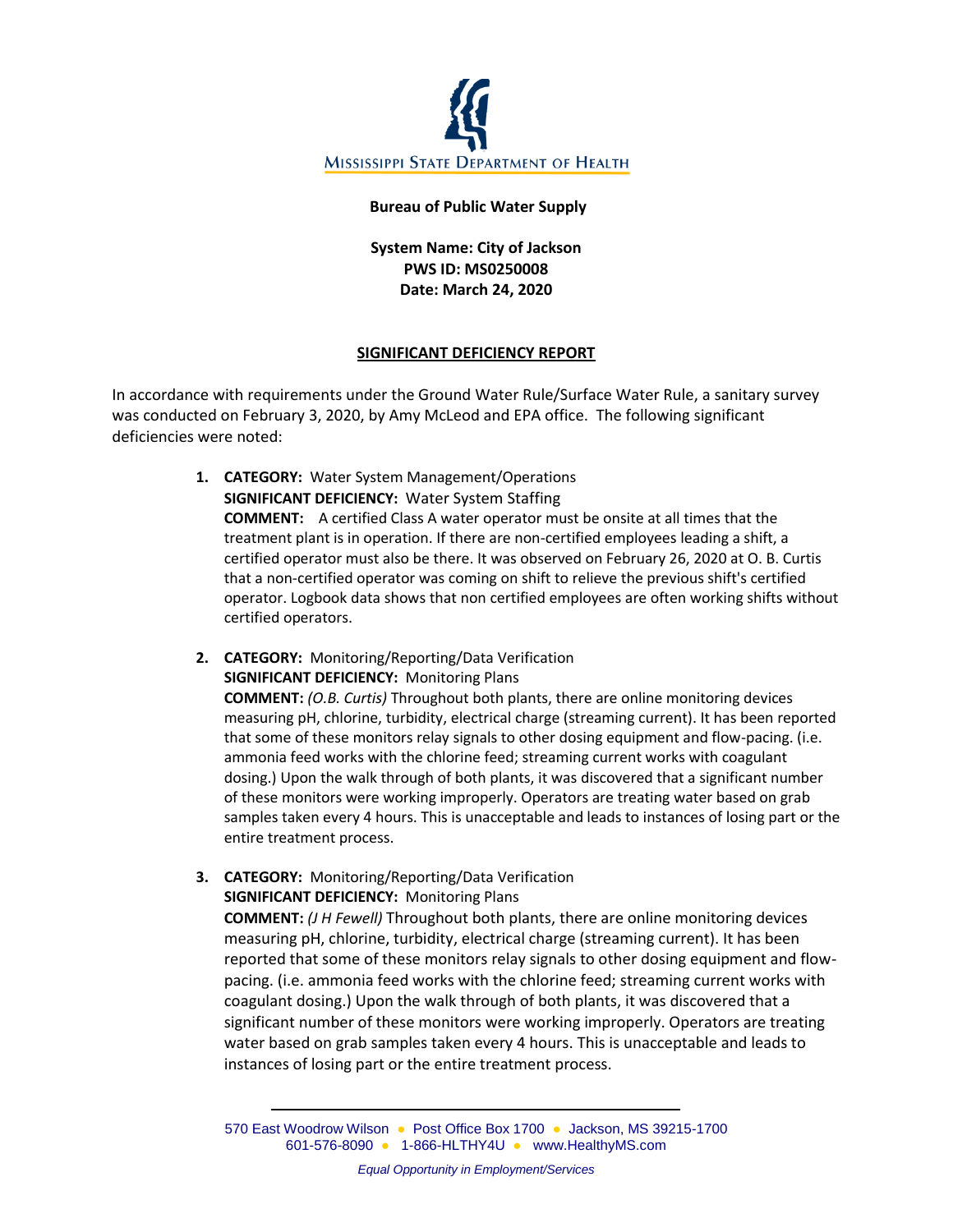# **4. CATEGORY:** Monitoring/Reporting/Data Verification **SIGNIFICANT DEFICIENCY:** Monitoring Plans

**COMMENT:** Throughout both plants, there are online monitoring devices measuring pH, chlorine, turbidity, electrical charge (streaming current). It has been reported that some of these monitors relay signals to other dosing equipment and flow-pacing. (i.e. ammonia feed works with the chlorine feed; streaming current works with coagulant dosing.) Upon the walk through of both plants, it was discovered that a significant number of these monitors were working improperly. Operators are treating water based on grab samples taken every 4 hours. This is unacceptable and leads to instances of losing part or the entire treatment process.

## **5. CATEGORY:** Finished Water Storage

**SIGNIFICANT DEFICIENCY:** Condition of Storage Tanks **COMMENT:** Upon inspection of two ground storage tanks on the well system, inspectors noted the condition of the tanks on TV Road and Maddox Road. Before the TV Road booster station is put back in service, a thorough inspection by a certified contractor must be made of this tank. Also, the Maddox Road tank requires site work. It was observed that there was at least 3" of standing water around the base of the tank indicating draining issues that must be corrected. By observing the gravel support beams along the outside of the tank, it appears that the ground has shifted. Some of the supports are still flush against the tank while others have significant gaps.

6. **CATEGORY:** Pumps/ Pump Facilities and Controls **SIGNIFICANT DEFICIENCY:** Automatic Controls **COMMENT:** The soda ash and ACH feed systems at OB Curtis are not continually operating in automatic. The soda ash system is lacking a proper dilution system, so the pH climbs to dangerously unsafe levels. The pH should not exceed 9.7 leaving either plant.

## **7. CATEGORY:** Treatment

**SIGNIFICANT DEFICIENCY:** Significant Deficiency Not Otherwise Specified **COMMENT:** Function and condition of treatment facilities: The conventional filters at both treatment facilities are overdue for rehabilitation. Filter media needs to be replaced and some underdrains and/or valving need to be repaired and/or updated.

## **8. CATEGORY:** Treatment

**SIGNIFICANT DEFICIENCY:** Unprotected cross-connections within treatment systems **COMMENT:** The chlorine and ammonia feed systems have been running on manual for portions of the time frame in documents submitted to MSDH.

#### **9. CATEGORY:** Treatment

**SIGNIFICANT DEFICIENCY:** Significant Deficiency Not Otherwise Specified **COMMENT:** Function and condition of treatment facilities: The membrane system has been lacking a cover to prevent the membrane fibers from being exposed to the elements since the membrane system was installed in 2006. This missing piece of the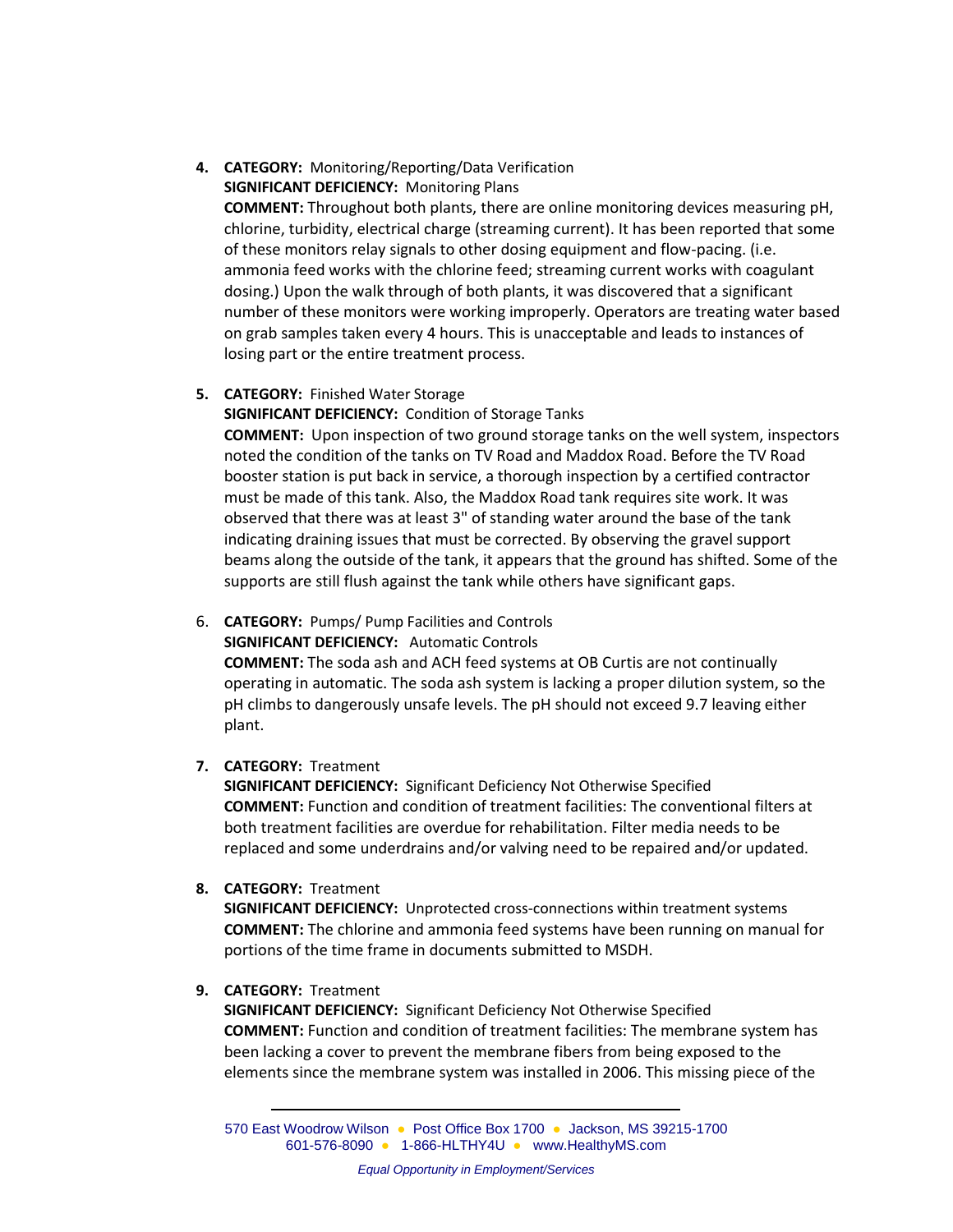facility further adds to undue stress to the membrane plant and all its outdoor equipment (fibers, floc motors, crane, etc).

### **10. CATEGORY:** Treatment

**SIGNIFICANT DEFICIENCY:** Significant Deficiency Not Otherwise Specified **COMMENT:** Function and condition of treatment facilities: The conventional filters at both treatment facilities are overdue for rehabilitation. Filter media needs to be replaced and some underdrains and/or valving need to be repaired and/or updated. Due to filter performance records submitted, MSDH is limiting the capacity of JH Fewell to 20 MGD.

### **11. CATEGORY:** Treatment

**SIGNIFICANT DEFICIENCY:** Function and Condition of Treatment Facilities **COMMENT:** As the membrane system operates as direct filtration, the flocculation stage is mandatory to decrease the solids loading on the membrane fibers. At the NEIC inspection only 6 of the 12 flocculation motors were online or functional.

### **12. CATEGORY:** Treatment

**SIGNIFICANT DEFICIENCY:** Significant Deficiency Not Otherwise Specified **COMMENT:** Function and condition of treatment facilities: The Membrane Integrity Testing (MIT) is the GE or Suez Zeeweed Z500D system's method of proving the fibers are achieving LT2 Log Removal Values (LRV) for cryptosporidium removal. If a train fails MIT, and the LRV is not reported, then the City cannot assure their customers and MSDH that they are properly treating the water to Safe Drinking Water Act Standards. There are various reasons as to why the MIT fails, but according to the CFR, none of those matter for regulation purposes. The MIT must be functioning for all trains in order to stay online. If they cannot pass MIT, then the train must be taken offline immediately.

## **13. CATEGORY:** Treatment

**SIGNIFICANT DEFICIENCY:** Function and Condition of Treatment Facilities **COMMENT:** (O.B. Curtis) Sludge removal of coagulation solids is a necessary part of conventional drinking water treatment. The claritrac systems are the defined method of sludge removal for both the O. B. Curtis and J. H. Fewell WTP. In lieu of functional claritrac systems for several years, both plants have used draining basins as the standard practice for handling the sludge build-up. This was witnessed by NEIC and MSDH staff during our inspection. This disrupts the treatment process as the sludge blanket accumulates to 10+ feet and is very wasteful for treatment chemicals. Additionally, the current levels of sludge maintained in the basins significantly increases the chance of treatment process issues or complete loss of the conventional treatment process. Claritrac systems must be functioning to have optimized conventional treatment. This equipment is vital to uninterrupted treatment and production of safe drinking water.

#### **14. CATEGORY:** Treatment

**SIGNIFICANT DEFICIENCY:** Function and Condition of Treatment Facilities **COMMENT:** (J.H. Fewell) Sludge removal of coagulation solids is a necessary part of conventional drinking water treatment. The Claritrac systems are the defined method of sludge removal for both the O. B. Curtis and J. H. Fewell WTP. In lieu of functional Claritrac systems for several years, both plants have used draining basins as the standard practice for handling the sludge build-up. This was witnessed by NEIC and

570 East Woodrow Wilson ● Post Office Box 1700 ● Jackson, MS 39215-1700 601-576-8090 ● 1-866-HLTHY4U ● [www.HealthyMS.com](http://www.healthyms.com/)